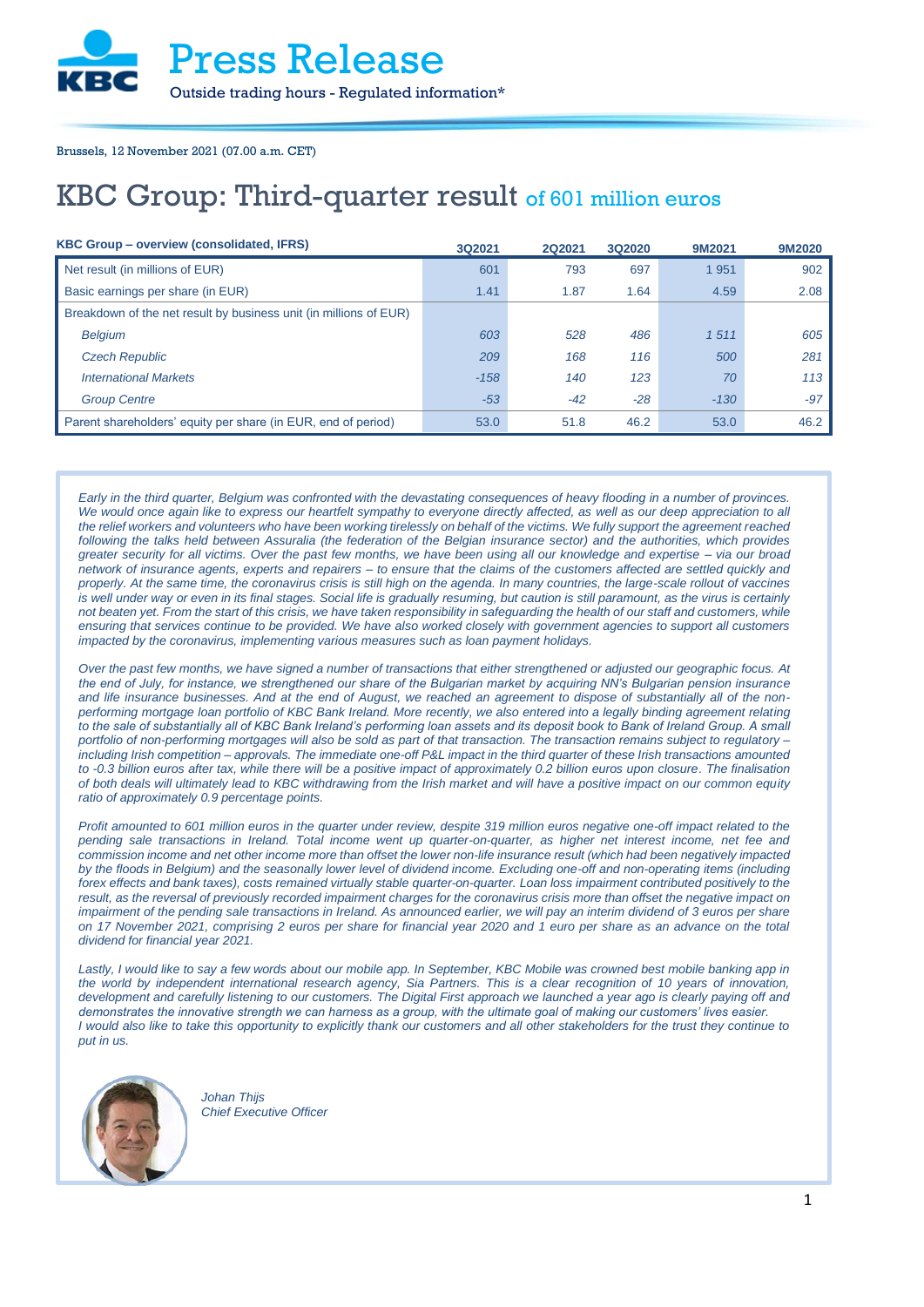## Financial highlights in the third quarter of 2021

- **Net interest income** increased by 2% compared to the previous quarter and decreased by 1% compared to the year-earlier quarter. The net interest margin for the quarter under review was 1.80%, up 1 basis point on the previous quarter and down 1 basis point on the year-earlier quarter. Volumes continued to increase, with deposits excluding debt certificates growing by 1% quarter-on-quarter and 7% year-on-year, and loans up 2% quarter-on-quarter and 4% yearon-year. These figures were calculated on an organic basis (excluding the changes in the scope of consolidation and forex effects).
- Technical income from our **non-life insurance activities** (premiums less charges, plus the ceded reinsurance result) was down 18% and 23% on the level recorded in the previous and year-earlier quarters, respectively, due essentially to higher technical charges consequent on the heavy flooding in Belgium (with a gross impact 100 million euros). Non-life earned premiums went up 4% quarter-on-quarter and 8% year-on-year. The combined ratio for the first nine months of 2021 amounted to an excellent 87%. Sales of our **life insurance** products were down 7% on the level recorded in the previous quarter, but up 9% on the level recorded in the yearearlier quarter.
- **Net fee and commission income** was up 4% on its level in the previous quarter and by as much as 20% on the year-earlier quarter. In both cases, this was accounted for primarily by an increase in fees for our asset management activities and, to a lesser extent, higher fee income related to our banking services.
- The **trading & fair value result** was in line with the previous quarter's low figure and down 67% on the year-earlier quarter.
- All **remaining other income items** combined were 67% and 84% higher than the figure recorded in the previous and year-earlier quarters, respectively, thanks mainly to realised gains on the sale of bonds.
- **Costs** increased 5% quarter-on-quarter and 11% year-on-year. In both cases, this was almost entirely due to items such as forex effects, bank taxes, changes in the scope of consolidation (OTP Banka Slovensko) and one-off items, including 81 million euros of staff-related costs in Ireland in the quarter under review due to the pending sale transactions there. Excluding such items, costs remained virtually stable. The resulting cost/income ratio for the first nine months of 2021 amounted to 54%. In that calculation, certain non-operating items have been excluded and bank taxes spread evenly throughout the year. Excluding all bank taxes, the cost/income ratio amounted to 50% in the first nine months of 2021.
- The quarter under review included a 66-million-euro net release of **loan loss impairment**, compared to a net release of 130 million euros in the previous quarter, and a net charge of 52 million euros in the year-earlier quarter. The net release in the quarter under review was related to a significant reversal (260 million euros) of collective impairment previously recorded for the coronavirus crisis, which more than offset the one-off impairment of 170 million euros relating to the pending sale transactions in Ireland. As a consequence, the credit cost ratio in the first nine months of 2021 amounted to -0.20%, compared to 0.60% for full-year 2020 (a negative sign implies a positive impact on the results).
- **Income taxes** were up 43% quarter-on-quarter, due in part to the derecognition of deferred tax assets consequent on the pending sale transactions in Ireland.
- Our **liquidity position** remained strong, with an LCR of 167% and NSFR of 153%. Our **capital base** remained equally as robust, with a fully loaded common equity ratio of 16.4% (under ECB rules, this does not include the interim profit for the interim quarters).

### The cornerstones of our strategy



### Our strategy rests on the following principles:

- We place our customers at the centre of everything we do • We look to offer our customers a unique bank-insurance
- experience • We focus on our group's long-term development and aim to achieve sustainable and profitable growth
- We meet our responsibility to society and local economies • We build upon the PEARL-values, also focussing on the joint development of solutions,
	- initiatives and ideas within the group



## Contribution of the business units to 3Q2021 group result (in millions of EUR)

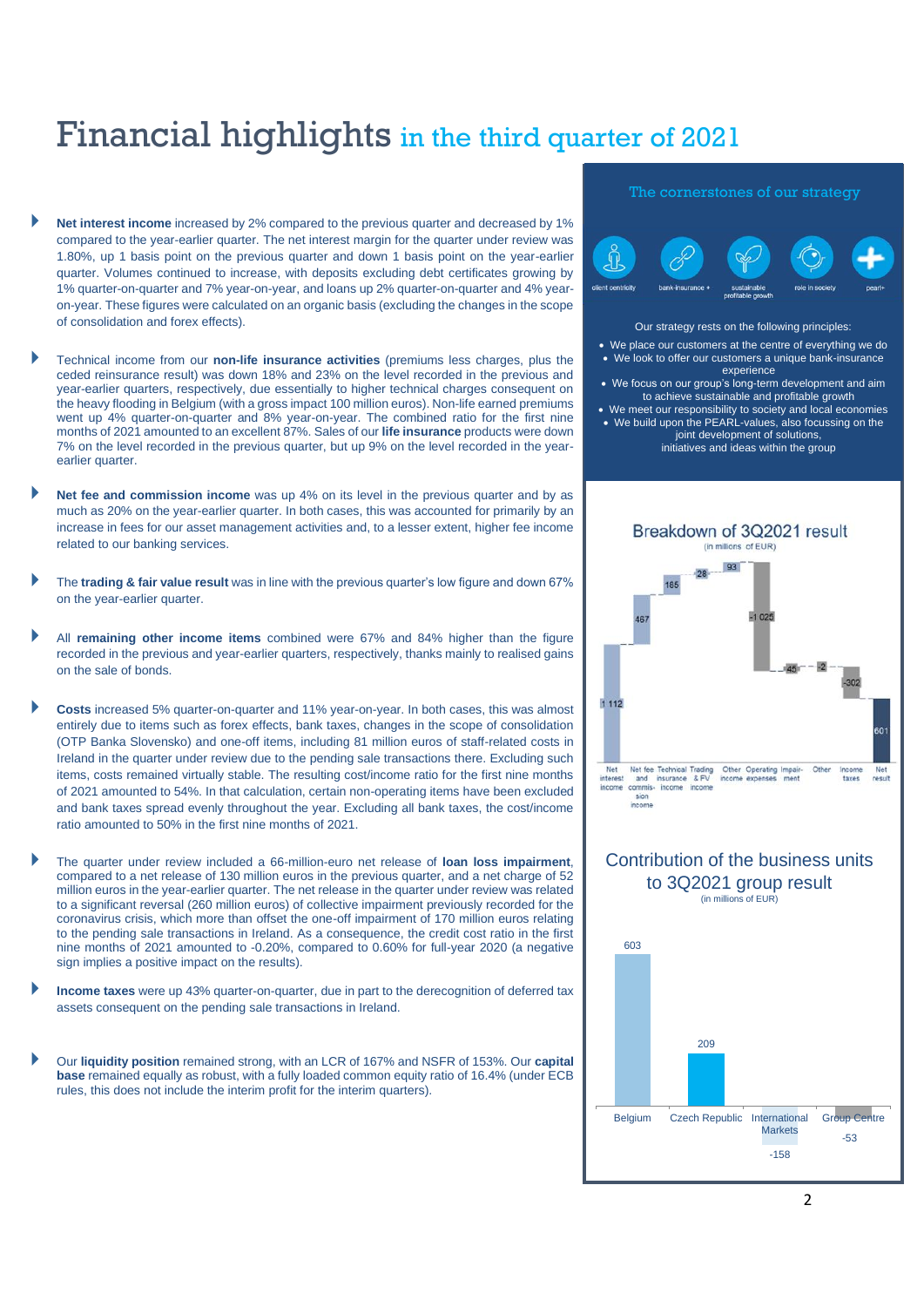## Overview of results and balance sheet

### **Consolidated income statement, IFRS**

| <b>KBC Group (in millions of EUR)</b>                                                                                | 3Q2021         | <b>2Q2021</b> | 1Q2021         | 4Q2020   | 3Q2020               | 9M2021   | 9M2020   |
|----------------------------------------------------------------------------------------------------------------------|----------------|---------------|----------------|----------|----------------------|----------|----------|
| Net interest income                                                                                                  | 1 1 1 2        | 1 0 9 4       | 1 0 6 8        | 1 0 6 7  | 1 1 2 2              | 3 2 7 4  | 3 4 0 0  |
| Non-life insurance (before reinsurance)                                                                              | 150            | 213           | 238            | 192      | 233                  | 601      | 673      |
| <b>Earned premiums</b>                                                                                               | 484            | 463           | 453            | 450      | 448                  | 1 3 9 9  | 1327     |
| <b>Technical charges</b>                                                                                             | $-334$         | $-250$        | $-215$         | $-258$   | $-215$               | $-798$   | $-654$   |
| Life insurance (before reinsurance)                                                                                  | 12             | 10            | 12             | 4        | $\blacktriangleleft$ | 35       | 6        |
| <b>Earned premiums</b>                                                                                               | 256            | 272           | 292            | 382      | 267                  | 820      | 841      |
| <b>Technical charges</b>                                                                                             | $-244$         | $-262$        | $-280$         | $-378$   | $-266$               | $-786$   | $-834$   |
| Ceded reinsurance result                                                                                             | 23             |               | $-13$          | 10       | -9                   | 10       | $-30$    |
| Dividend income                                                                                                      | 11             | 18            | $\overline{7}$ | 11       | 12                   | 36       | 41       |
| Net result from financial instruments at fair value<br>through P&L <sup>1</sup>                                      | 28             | 29            | 127            | 80       | 85                   | 183      | $-47$    |
| Net realised result from debt instruments at fair<br>value through other comprehensive income                        | $\overline{4}$ | $-1$          | $\overline{2}$ | $-1$     | -1                   | 5        | 4        |
| Net fee and commission income                                                                                        | 467            | 450           | 441            | 403      | 390                  | 1 3 5 7  | 1 207    |
| Net other income                                                                                                     | 77             | 38            | 53             | 37       | 37                   | 168      | 139      |
| <b>Total income</b>                                                                                                  | 1884           | 1853          | 1933           | 1802     | 1872                 | 5 6 7 1  | 5 3 9 4  |
| <b>Operating expenses</b>                                                                                            | $-1025$        | $-972$        | $-1,320$       | $-988$   | $-926$               | $-3318$  | $-3168$  |
| Impairment                                                                                                           | 45             | 123           | 77             | $-122$   | $-63$                | 245      | $-1060$  |
| Of which: on financial assets at amortised cost and at<br>fair value through other comprehensive income <sup>2</sup> | 66             | 130           | 76             | $-57$    | $-52$                | 272      | $-1018$  |
| Share in results of associated companies & joint<br>ventures                                                         | $-2$           | 1             | $-2$           | $-2$     | $-2$                 | $-3$     | $-9$     |
| Result before tax                                                                                                    | 903            | 1 0 0 5       | 688            | 690      | 881                  | 2 5 9 5  | 1 1 5 7  |
| Income tax expense                                                                                                   | $-302$         | $-211$        | $-131$         | $-152$   | $-184$               | $-644$   | $-255$   |
| Result after tax                                                                                                     | 601            | 793           | 557            | 538      | 697                  | 1951     | 902      |
| attributable to minority interests                                                                                   | $\overline{0}$ | $\mathbf{0}$  | $\Omega$       | $\Omega$ | $\Omega$             | $\Omega$ | $\Omega$ |
| attributable to equity holders of the parent                                                                         | 601            | 793           | 557            | 538      | 697                  | 1951     | 902      |
| Basic earnings per share (EUR)                                                                                       | 1.41           | 1.87          | 1.31           | 1.26     | 1.64                 | 4.59     | 2.08     |
| Diluted earnings per share (EUR)                                                                                     | 1.41           | 1.87          | 1.31           | 1.26     | 1.64                 | 4.59     | 2.08     |

### **Key consolidated balance sheet figures**

| <b>KBC Group (in millions of EUR)</b>                   | 30-09-2021 | 30-06-2021 | 31-03-2021 | 31-12-2020 | 30-09-2020 |  |
|---------------------------------------------------------|------------|------------|------------|------------|------------|--|
| <b>Total assets</b>                                     | 354 336    | 368 596    | 351818     | 320 743    | 321 053    |  |
| Loans & advances to customers, excl. reverse repos      | 156 712    | 164 344    | 160 960    | 159 621    | 157 773    |  |
| Securities (equity and debt instruments)                | 66 269     | 71 098     | 71 981     | 71 784     | 71 310     |  |
| Deposits from customers excl. debt certificates & repos | 198 021    | 201 420    | 197 268    | 190 553    | 185 182    |  |
| Technical provisions, before reinsurance                | 18 971     | 18 976     | 18 939     | 18718      | 18 613     |  |
| Liabilities under investment contracts, insurance       | 13 213     | 13 1 28    | 12 922     | 12724      | 12 4 8 2   |  |
| Parent shareholders' equity                             | 22 096     | 21 600     | 20768      | 20 030     | 19 244     |  |

| <b>Selected ratios</b><br><b>KBC group (consolidated)</b>                                                                       | 9M2021        | <b>FY2020</b> |  |
|---------------------------------------------------------------------------------------------------------------------------------|---------------|---------------|--|
|                                                                                                                                 |               |               |  |
| Return on equity <sup>3</sup>                                                                                                   | 13%           | 8%            |  |
| Cost/income ratio, group<br>[when excluding certain non-operating items and<br>spreading bank taxes evenly throughout the year] | 59% [54%]     | 58% [57%]     |  |
| Combined ratio, non-life insurance                                                                                              | 87%           | 85%           |  |
| Common equity ratio, Basel III<br>Danish Compromise, fully loaded [transitional]                                                | 16.4% [16.9%] | 17.6% [18.1%] |  |
| Common equity ratio, FICOD<br>fully loaded [transitional]                                                                       | 15.7% [16.1%] | 16.4% [16.9%] |  |
| Credit cost ratio <sup>4</sup>                                                                                                  | $-0.20%$      | 0.60%         |  |
| Impaired loans ratio                                                                                                            | 3.1%          | 3.3%          |  |
| for loans more than 90 days past due                                                                                            | 1.6%          | 1.8%          |  |
| Net stable funding ratio (NSFR)                                                                                                 | 153%          | 146%          |  |
| Liquidity coverage ratio (LCR)                                                                                                  | 167%          | 147%          |  |

1 Also referred to as "Trading and fair value income".<br>2 Also referred to as "Loan loss impairment".<br>3 16% when bank taxes are spread evenly throughout the year and the one-off items due to the pending sale transactions in

4 A negative figure indicates a net impairment release (positively affecting results).

Impact of the pending sale transactions for KBC Bank Ireland's loan and deposit portfolios on the balance sheet: as of the third quarter of 2021, all assets and liabilities included in the disposal groups have been moved to 'Non‐current assets held for sale and disposal groups' on the assets side of the balance sheet and to 'Liabilities associated with disposal groups' on the liabilities side of the balance sheet (derecognition upon closure of the deals). Impact on the income statement: the results of the disposal groups continue to be included in the relevant P&L lines until derecognition (closure of the deals). Impact on credit cost ratio and impaired loans ratio: Irish loan portfolio included until closure of the deals.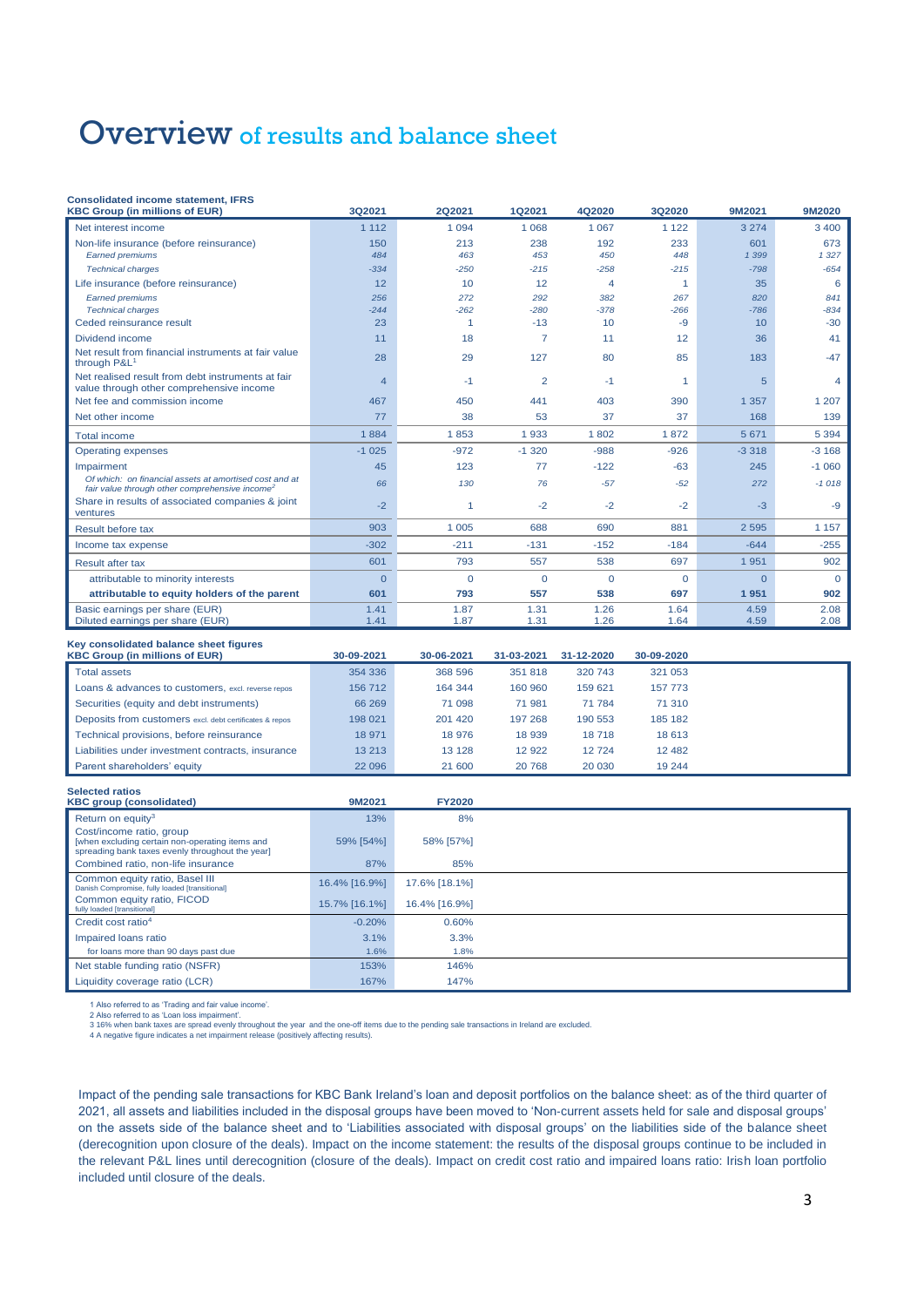## Analysis of the quarter (3Q2021)

- **Total income** Total income up 2% quarter-on-quarter.
- Net fee and commission income, net interest income and net other income up; **1 884 million euros** non-life technical insurance income and dividend income down quarter-on-quarter.

**Net interest income** amounted to 1 112 million euros in the quarter under review, up 2% on its level in the previous quarter and down 1% on the year-earlier quarter. Quarter-on-quarter, net interest income benefited from the continued growth of lending volumes (see below), the rate hikes in the Czech Republic, more extensive charging of negative interest rates on certain current accounts held by corporate entities and SMEs, and the higher number of days in the quarter under review. These effects were partly offset by a number of factors, including the negative impact of lower reinvestment yields in euro-denominated countries, pressure on mortgage loan portfolio margins in Central and Eastern European countries and lower interest income generated by the insurer's bond portfolio (including inflation-linked bonds). Year-on-year, the small decrease in net interest income was due to a number of items, such as generally lower reinvestment yields, pressure on mortgage loan portfolio margins in Central and Eastern Europe and lower interest income generated by the insurer's bond portfolio (due in part to a positive 26 million-euro one-off item in the reference quarter), which more than offset the positive impact of the increase in the loan portfolio, the rate hikes in the Czech Republic, lower funding costs (including the positive impact of TLTRO III), the consolidation of OTP Banka Slovensko (included in the group result as of 2021), more extensive charging of negative interest rates on certain current accounts held by corporate entities and SMEs, and a positive forex effect. The net interest margin for the quarter under review amounted to 1.80%, up 1 basis point on the previous quarter and down 1 basis point on the year-earlier quarter. For an indication of the expected net interest income for fullyear 2021, see 'Guidance' on page 11 of this publication.

Customer deposits excluding debt certificates were up 1% quarter-on-quarter and 7% year-on-year on an organic basis (eliminating the forex-related impact and the effects of changes in the scope of consolidation). The total volume of customer lending rose 2% quarter-on-quarter and 4% year-on-year on an organic basis. The volume of loans that were granted payment holidays under the various relief schemes amounted to 10.9 billion euros (including EBA-compliant moratoria and the now non-EBA-compliant scheme in Hungary, but excluding Ireland). Around 97% of the EBA-compliant moratoria have now expired and for almost 97% of these loans, payments have fully resumed. In addition, we granted some 1 billion euros in loans that fall under the various coronavirus-related government guarantee schemes in our home markets.

Technical income from our **non-life insurance activities** (earned premiums less technical charges, plus the ceded reinsurance result) contributed 174 million euros to total income, down 18% and 23% on its performance in the previous and year-earlier quarters, respectively. In both cases, the increase in earned premiums (+4% quarter-onquarter and +8% year-on-year) and better reinsurance result (see below) were more than offset by a significant rise in technical charges (+34% quarter-on-quarter and +55% year-on-year), as the quarter under review included 100 million euros in claims related to the heavy flooding in parts of Belgium (note that after reinsurance, the net amount comes down to approximately 79 million euros, 38 million euros of which above the legal limit (which is the ceiling introduced in Belgian law on the intervention of insurers in the event of very large floods)). Overall, the combined ratio for the first nine months of 2021 amounted to what is still an excellent 87%, compared to 85% for full-year 2020.

Technical income from our **life insurance activities** (earned premiums less technical charges, plus the ceded reinsurance result) amounted to 11 million euros, compared to 10 million euros in the previous quarter and 0 million euros in the year-earlier quarter. Sales of life insurance products in the quarter under review (458 million euros) were down 7% on the level recorded in the previous quarter, due mainly to lower sales of unit-linked insurance products in Belgium and the Czech Republic. Life insurance sales were up 9% on the level recorded in the yearearlier quarter, due primarily to increased sales of unit-linked products in Belgium and Bulgaria (the latter supported by the consolidation of NN's Bulgarian life insurance activities). Overall, the share of unit-linked products in our total life insurance sales amounted to 53% in the quarter under review, with guaranteed-interest products accounting for the remaining 47%.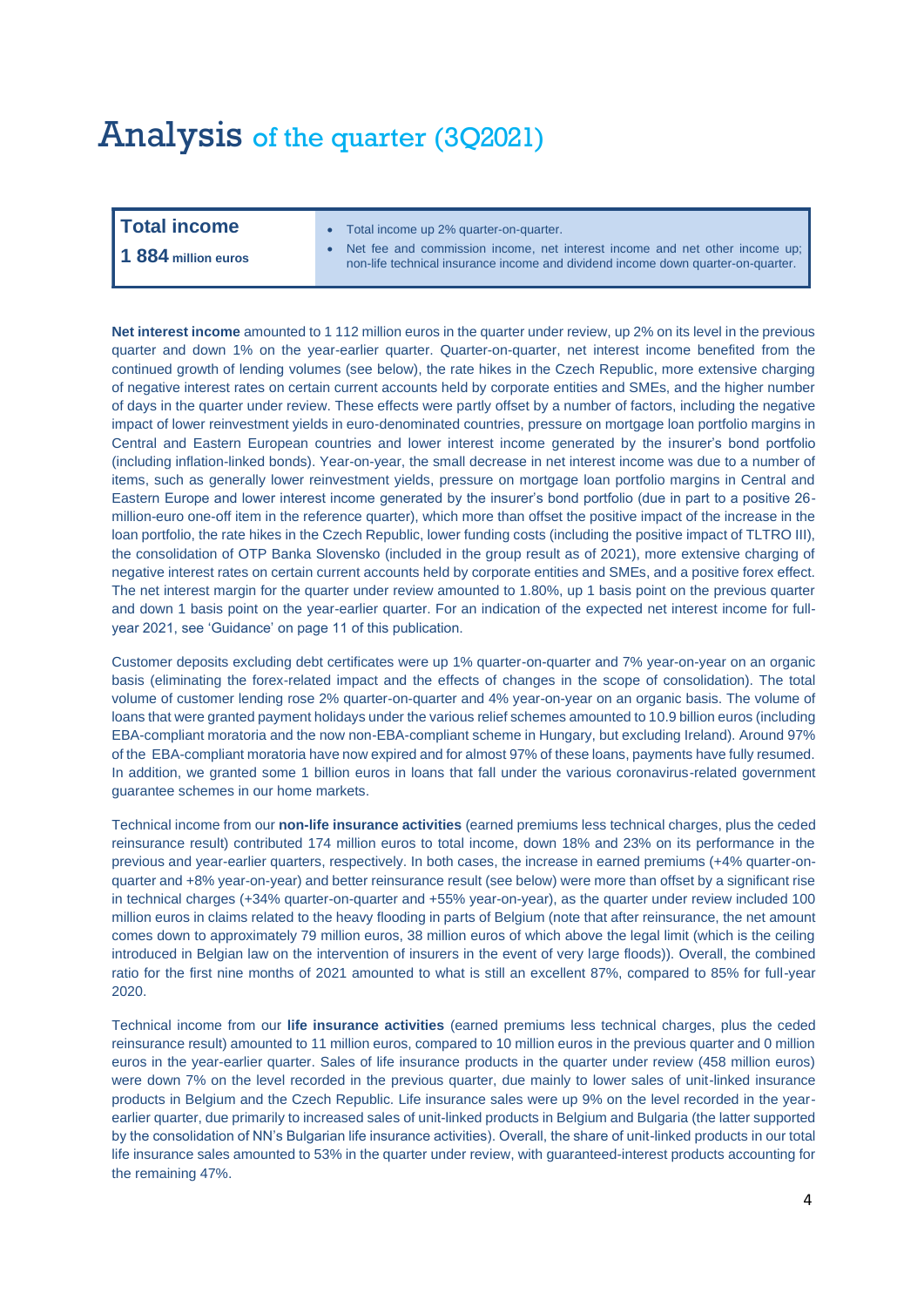In the quarter under review, **net fee and commission income** amounted to 467 million euros, up 4% on its level in the previous quarter, essentially thanks to higher management fees for our asset management business, and, to a lesser extent, higher fees related to banking services (owing in part to a seasonally driven increase in payment service fees), and only slightly offset by higher distribution fees paid. Net fee and commission income was up by as much as 20% on its level in the year-earlier quarter, thanks to a combination of significantly higher fees for both our asset management services (+22%, attributable to higher management fees) and our banking services (+11%, due to higher fees for payment services, network income and securities transaction fees, among other things), and likewise only slightly offset by higher distribution fees paid. At the end of September 2021, our total assets under management amounted to 229 billion euros, up 1% quarter-on-quarter and 12% year-on-year. In both cases, the increase was due primarily to a further increase in asset prices, coupled with net inflows. Note that there was an important shift from low-margin institutional & advisory mandates towards retail funds.

The **net result from financial instruments at fair value** (trading & fair value income) amounted to a relatively low 28 million euros, more or less comparable to the low figure registered in the previous quarter and down 67% on the level recorded in the year-earlier quarter. Quarter-on-quarter, the increase in the market value of derivatives used for asset/liability management purposes was more or less offset by a lower result for the insurer's share portfolio and lower dealing room and other income. Year-on-year, the higher dealing room income and slightly better result recorded by the insurer's share portfolio could not offset the significant drop in market value adjustments and the lower market value of derivatives used for asset/liability management purposes.

The **other remaining income items** included dividend income of 11 million euros (more or less in line with the year-earlier figure, but down on the previous quarter, due to the fact that the second quarter of the year traditionally includes the bulk of received dividends) and 77 million euros in net other income. The latter was higher than the normal run rate for this item, thanks to relatively high realised gains on the sale of bonds. It should also be noted that net other income included two offsetting one-off items (a 13 million gain on the sale of the Antwerp Tower building and an additional amount of -13 million euros for the tracker mortgage review in Ireland).

| <b>Operating expenses</b> | Operating expenses were up 5% quarter-on-quarter and 11% year-on-year, in both<br>cases almost entirely caused by items such as forex effects, bank taxes, changes in<br>the scope of consolidation and one-off items, including costs recorded in Ireland |
|---------------------------|------------------------------------------------------------------------------------------------------------------------------------------------------------------------------------------------------------------------------------------------------------|
| 11 025 million euros      | related to the pending sale transactions.<br>Group cost/income ratio for the first nine months of 2021 amounted to 54% (when<br>certain non-operating items are excluded and bank taxes are spread evenly                                                  |
|                           | throughout the year) or 50% (when bank taxes are fully excluded).                                                                                                                                                                                          |

Operating expenses in the third quarter of 2021 amounted to 1 025 million euros, up 5% on their level in the previous quarter. This increase was entirely accounted for by forex effects, bank taxes and several one-off items, among which the negative impact of costs related to the pending sale transactions in Ireland (81 million euros), the release of a cost provision due to the sale of the Antwerp Tower building (9 million euros) and the fact that the previous quarter had included the booking of an exceptional Covid-related bonus for staff (18 million euros). Yearon-year, expenses were up 11%. Again, this was largely related to items such as forex effects, bank taxes and changes in the scope of consolidation (OTP Banka Slovensko), as well as one-off items, including the negative impact of costs related to the pending sale transactions in Ireland and the release of a cost provision due to the sale of the Antwerp Tower building.

The cost/income ratio for the group came to 59% for the first nine months of 2021. Evenly spreading the bank taxes over the full year (in reality, the bulk of bank taxes is recorded in the first quarter of the year) and excluding certain non-operating items, the ratio amounted to 54%, compared to 57% for full-year 2020. When excluding all bank taxes, the cost-income ratio for the first nine months of the year fell to 50%.

For an indication of the expected increase in costs for full-year 2021, see 'Guidance' on page 11 of this publication.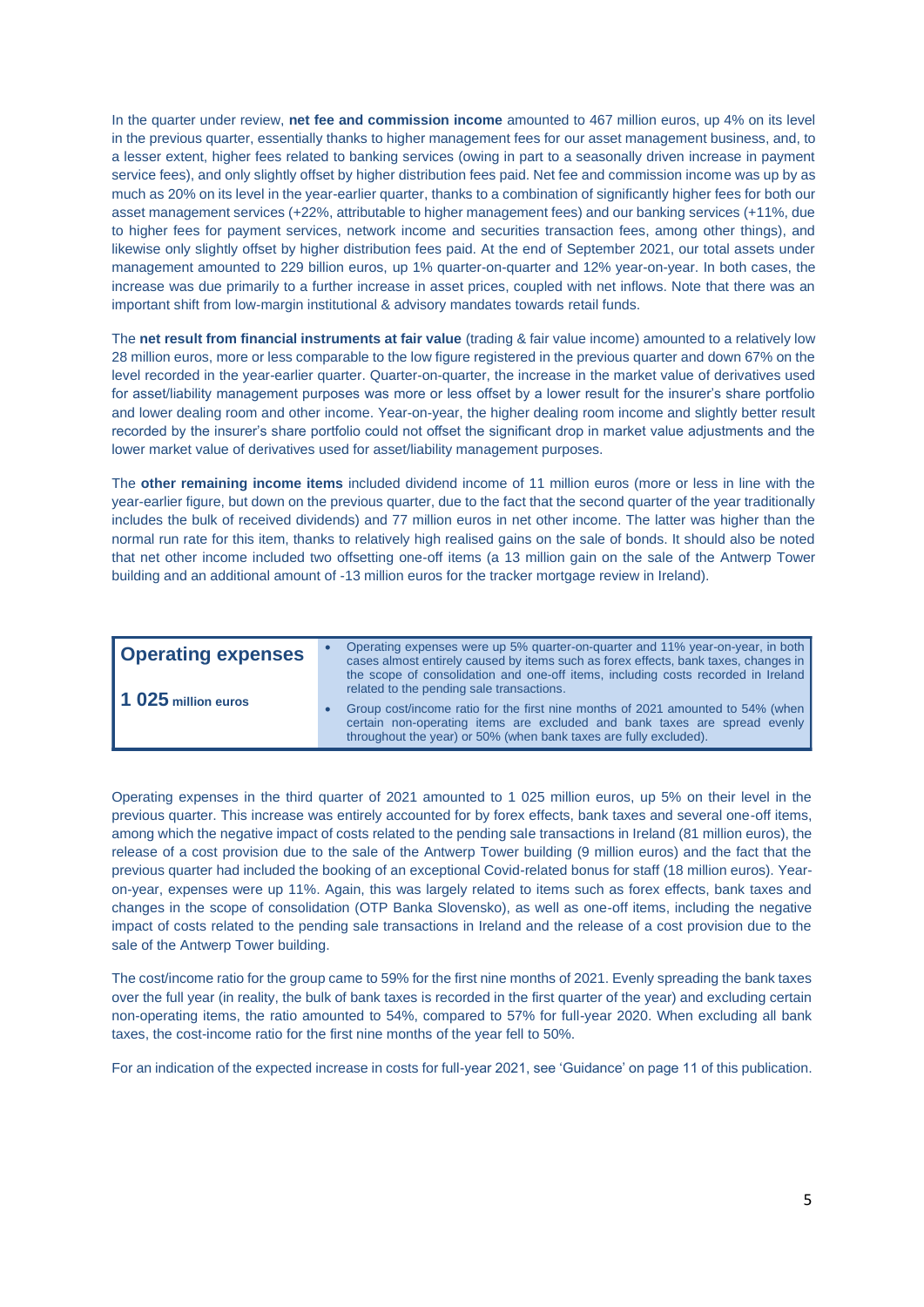### **Loan loss impairment** • Release of loan loss impairment in the quarter under review, as reversals of collective impairment previously recorded for the coronavirus crisis more than offset the negative one-off impact of the pending sale transactions in Ireland. • Credit cost ratio for the first nine months of 2021 at -0.20%. **66-million-euro net release**

In the third quarter of 2021, we recorded a 66-million-euro net release of loan loss impairment, compared with a net release of 130 million euros in the previous quarter and a net charge of 52 million euros in the third quarter of 2020. The 66-million-euros release in the quarter under review included a one-off 170-million-euro charge related to the pending sale transactions in Ireland and 23 million euros in charges for individual files, both of which were more than offset by the positive impact of a 260-million-euros release of previously recorded collective coronavirusrelated impairment. As a consequence, the remaining collective impairment for the coronavirus crisis on the books at the end of September 2021 fell to 368 million euros, down from 628 million euros at the end of June. A detailed calculation and background information regarding collective impairment charges for the coronavirus crisis is provided in Note 1.4 of the 'Consolidated financial statements' section of the quarterly report.

Broken down by country, net reversals of loan loss impairment came to 139 million euros in Belgium, 50 million euros in the Czech Republic, 14 million euros in Slovakia, 12 million euros in Hungary and 2 million euros in Bulgaria, with only Ireland (due to the pending sale transactions there) and the Group Centre recording an increase in loan loss impairment (of 149 million euros and 2 million euros, respectively).

For the entire group, the credit cost ratio amounted to -0.20% for the first nine months of 2021 (0.10% excluding the amount recorded for the coronavirus crisis), compared to 0.60% for full-year 2020 (0.16% excluding the amount for the coronavirus crisis). A negative figure implies a positive impact on the result. At the end of September 2021, some 3.1% of our total loan book was classified as impaired (Stage 3), compared to 3.3% at year-end 2020. Impaired loans that are more than 90 days past due amounted to 1.6% of the loan book, compared to 1.8% at year-end 2020. Note: excluding the one-off impairment charge in Ireland, the credit cost ratio excluding the coronavirus crisis impact would be -0.02%, while the impaired loans ratio excluding Ireland would be 2.5%.

For an indication of the expected impact of loan loss impairment for full-year 2021, see 'Guidance' on page 11 of this publication.

Impairment on assets other than loans amounted to 21 million euros, compared to 6 million euros in the previous quarter and 11 million euros in the third quarter of 2020. The figure for the quarter under review included some 15 million euros in impairment for tangible and intangible assets related to the pending sale transactions in Ireland referred to above, as well as some 5 million euros in Hungary related to modification losses on the extension of the payment moratorium.

| Net result       | <b>Belgium</b>    | <b>Czech Republic</b> | <b>International Markets</b> | <b>Group Centre</b> |
|------------------|-------------------|-----------------------|------------------------------|---------------------|
| by business unit |                   |                       |                              |                     |
|                  | 603 million euros | 209 million euros     | -158 million euros           | -53 million euros   |

**Belgium:** the net result (603 million euros) was up 14% quarter-on-quarter due to the combined effect of the increase in net other income and net fee and commission income, offset by a significant decline in the technical non-life insurance result (which was related to the severe flooding in parts of the country) and, to a lesser extent, lower net interest income, trading & fair value income and dividend income, lower costs (the third quarter includes a positive one-off item and the previous quarter had included an exceptional Covid-related bonus for staff) and significantly higher loan loss impairment reversals than in the previous quarter.

**Czech Republic:** the net result (209 million euros) was up 24% on its level for the previous quarter, excluding forex effects. This was due to a combination of higher total income (thanks to the increase in net interest income and in trading & fair value income), lower costs (partly because the previous quarter had included an exceptional Covidrelated bonus for staff), and a more or less stable level of impairment releases compared to the previous quarter.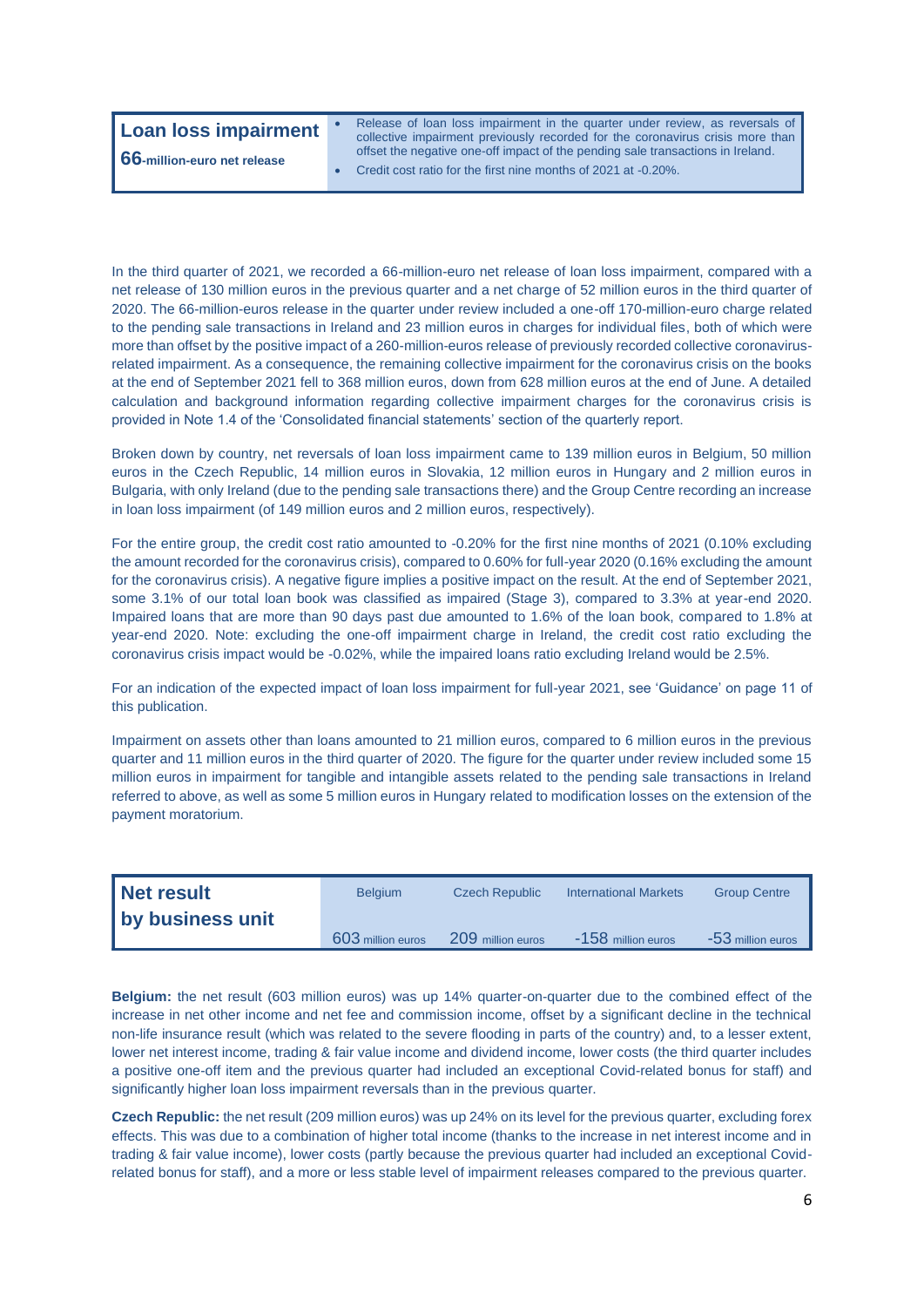**International Markets:** the -158-million-euro net result breaks down as follows: 29 million euros in Slovakia, 62 million euros in Hungary, 33 million euros in Bulgaria and -282 million euros in Ireland. For the business unit as a whole, the net result was down 298 million euros quarter-on-quarter, almost entirely on account of Ireland, where the impact of the pending sale transactions there resulted in one-off costs, additional impairment and a negative tax effect.

**Group Centre:** the net result (-53 million euros) was 11 million euros lower than the figure recorded in the previous quarter, due in part to the combination of slightly lower total income, higher costs and lower impairments.

|                                                                                                                              | <b>Belaium</b> |               |          | <b>Czech Republic</b> |        | <b>International Markets</b> |
|------------------------------------------------------------------------------------------------------------------------------|----------------|---------------|----------|-----------------------|--------|------------------------------|
| Selected ratios by business unit                                                                                             | 9M2021         | <b>FY2020</b> | 9M2021   | <b>FY2020</b>         | 9M2021 | <b>FY2020</b>                |
| Cost/income ratio, group (when excluding certain non-operating<br>items and spreading bank taxes evenly throughout the year) | 50%            | 54%           | 54%      | 52%                   | 63%    | 64%                          |
| Combined ratio, non-life insurance                                                                                           | 87%            | 84%           | 87%      | 87%                   | 85%    | 84%                          |
| Credit cost ratio <sup>*</sup>                                                                                               | $-0.29%$       | 0.57%         | $-0.47%$ | 0.67%                 | 0.41%  | 0.78%                        |
| I Impaired loans ratio                                                                                                       | 2.4%           | 2.3%          | 2.0%     | 2.3%                  | 5.9%   | 6.9%                         |

\* A negative figure indicates a net impairment release (positively affecting results). See 'Details of ratios and terms' in the quarterly report.

A full results table is provided in the 'Additional information' section of the quarterly report. A short analysis of the results per business unit is provided in the analyst presentation (available at [www.kbc.com\)](http://www.kbc.com/).

| <b>Equity, solvency</b><br>and liquidity | Total<br>equity    | Common equity<br>ratio<br>(fully loaded) | Liquidity coverage<br>ratio | Net stable funding<br>ratio |
|------------------------------------------|--------------------|------------------------------------------|-----------------------------|-----------------------------|
|                                          | 23.6 billion euros | 16.4%                                    | 167%                        | 153%                        |

At the end of September 2021, total equity amounted to 23.6 billion euros, comprising 22.1 billion euros in parent shareholders' equity and 1.5 billion euros in additional tier-1 instruments. Total equity was up 2.1 billion euros on its level at the end of 2020. This was accounted for by the combined effect of a number of items, including the profit for the first nine months of 2021 (+2 billion euros), payment of the dividend to shareholders in May 2021 (-0.2 billion euros), an increase in the revaluation reserves (+0.3 billion euros) and a number of minor items. We have provided details of these changes under 'Consolidated statement of changes in equity' in the 'Consolidated financial statements' section of the quarterly report.

On 30 September 2021, our fully loaded common equity ratio (Basel III, under the Danish compromise) amounted to 16.4%, compared to 17.6% at the end of 2020. The decrease is largely due to the dividend payout of 3 euros per share foreseen in November. Under ECB rules, the ratio for 30 September 2021 does not include the interim profit for the 9-month period. Note that, at completion of the transaction with Bank of Ireland Group (expected in the second half of 2022), the common equity ratio will improve by +0.9%-points primarily due to reduced riskweighted assets. The solvency ratio for KBC Insurance under the Solvency II framework was 218% at the end of September 2021, compared to 222% at the end of 2020 (down mainly as a result of the acquisition of the Bulgarian pension and life insurance activities of NN). We have provided more details and additional information on solvency under 'Solvency' in the 'Additional information' section of the quarterly report.

Our liquidity position remained excellent too, as reflected in an LCR ratio of 167% and an NSFR ratio of 153%, compared to 147% and 146%, respectively, at the end of 2020.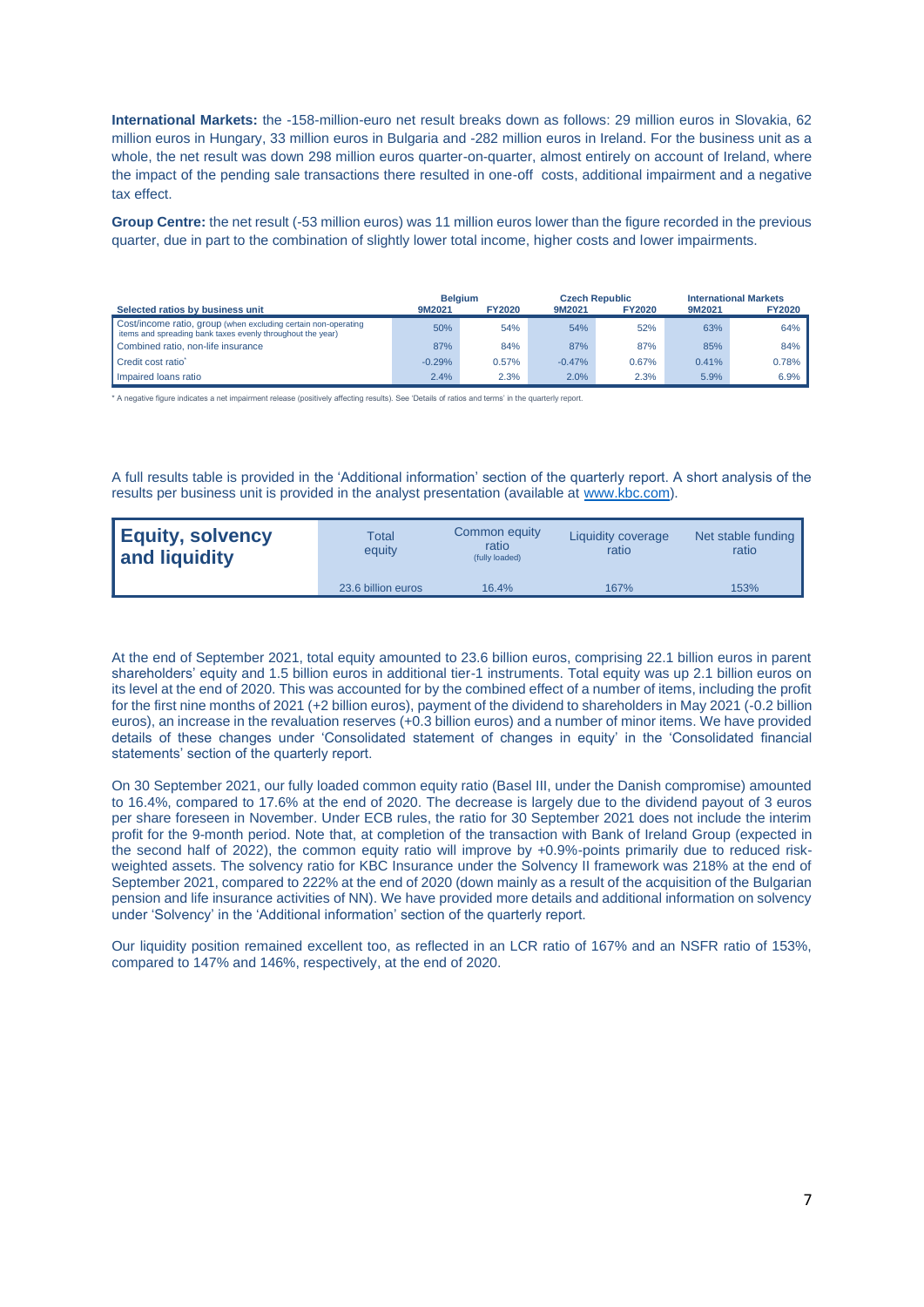# Analysis of the year-to-date period (9M2021)

| Net profit                   | Net profit more than doubled year-on-year.<br>The 2020 reference period had included high collective loan loss impairment<br>$\bullet$<br>charges related to the coronavirus crisis (784 million euros) compared to a net<br>release (415 million euros) in the current period.                                                                                                 |
|------------------------------|---------------------------------------------------------------------------------------------------------------------------------------------------------------------------------------------------------------------------------------------------------------------------------------------------------------------------------------------------------------------------------|
| $\sqrt{1}$ 951 million euros | Additionally, trading & fair value income, net fee and commission income and net<br>other income were all up. Net interest income, the non-life technical insurance result<br>and dividend income were down. Costs increased year-on-year, though the<br>increase was caused entirely by one-off items, forex effects, bank taxes and<br>changes in the scope of consolidation. |

Highlights (compared to the first nine months of 2020):

- Lower net interest income (down 4% to 3 274 million euros), due to a number of factors, including lower reinvestment yields in general, pressure on mortgage loan portfolio margins in Central and Eastern European countries and lower interest income generated by the insurer's bond portfolio (due in part to a 26-million-euro oneoff item in the reference period). These items were only partly offset by the positive impact of lower funding costs (including the impact of TLTRO III), a larger loan portfolio, the consolidation of OTP Banka Slovensko, more extensive charging of negative interest rates on certain current accounts held by corporate entities and SMEs, the higher netted positive impact of ALM forex swaps and a positive forex effect. On an organic basis (excluding changes in the scope of consolidation and forex effects), the volume of deposits excluding debt certificates increased by 7% and customer lending volumes went up by 4% year-on-year. The net interest margin in the first nine months of 2021 came to 1.79%, down 7 basis points year-on-year.
- Slight decrease in the contribution to profit made by the technical insurance result (down 0.5% to 646 million euros). The non-life insurance technical result was down 5% on the figure for the year-earlier period, on account of the increased level of technical charges (related to the floods in Belgium and the tornado in the Czech Republic, among other things), which could not be offset entirely by the higher level of premium income and a better ceded reinsurance result. The year-to-date non-life combined ratio amounted to 87%, compared to 85% for full-year 2020. Life insurance sales (1 423 million euros) were up slightly (by 1%), thanks to increased sales of unit-linked products.
- Higher net fee and commission income (up 12% to 1 357 million euros), attributable primarily to an increase in fees for asset management services and, to a lesser extent, higher fees for certain banking services. At the end of September 2021, total assets under management amounted to 229 billion euros, up 12% on the level recorded a year earlier (11% price increase, 1% net inflow).
- Much higher trading & fair value income (up from -47 million euros to 183 million euros). The figure for the reference period had included the extremely negative performance in the first quarter of 2020 (-385 million euros), as the outbreak of the coronavirus crisis in that quarter initially caused stock markets to tumble, credit spreads to widen and long-term interest rates to fall.
- Higher level of all other income items combined (up 14% to 209 million euros) due to higher net other income (which benefited from high realised gains on the sale of bonds, among other things).
- Higher operating expenses (up 5% to 3 318 million euros), entirely related to forex effects, higher bank taxes, the consolidation of OTP Banka Slovensko and a number of one-off items, including staff costs related to the pending sale transactions in Ireland and the booking of an exceptional Covid-related bonus awarded to staff. Excluding these items, costs were more or less stable year-on-year. The year-to-date cost/income ratio came to 59%, or an adjusted 54% when bank taxes are evenly spread throughout the year and certain non-operating items excluded (compared to 57% for full-year 2020). When bank taxes are fully excluded, the cost-income ratio for the nine-month period under review amounted to 50%.
- Significant decrease in loan loss impairment (net reversal of 272 million euros, as opposed to a net charge of 1 018 million euros in the reference period). Note that the reference period included 784 million euros in collective impairment charges for the coronavirus crisis, compared to a net release of 415 million euros in the current period. This was partly offset by the negative 170-million-euro one-off impact related to the pending sale transactions in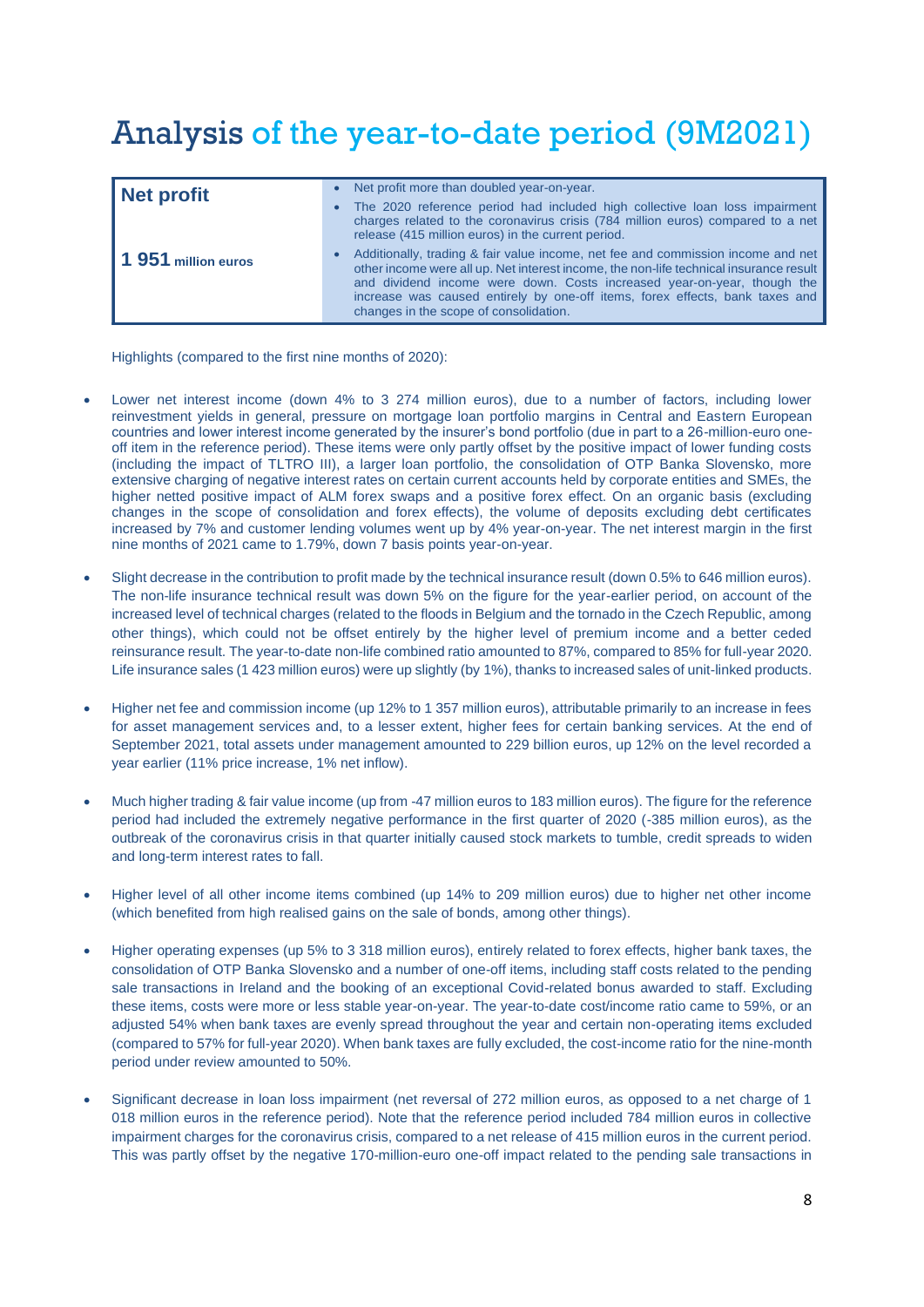Ireland. As a result, the credit cost ratio for the whole group improved to -0.20%, compared to 0.60% for full-year 2020 (a negative figure implies a positive impact on the result).

• The 1 951-million-euro net result for the first nine months of 2021 breaks down as follows: 1 511 million euros for the Belgium Business Unit (up 906 million euros on the year-earlier level), 500 million euros for the Czech Republic Business Unit (up 218 million euros), 70 million euros for the International Markets Business Unit (down 42 million euros) and -130 million euros for the Group Centre (down 33 million euros). The result for the International Markets Business Unit for the first nine months of 2021 included 67 million euros for Slovakia, 180 million euros for Hungary, 85 million euros for Bulgaria and -261 million euros for Ireland (owing to the impact of the pending sale transactions there).

## Recent ESG developments

We take our role in society, and more particularly as regards financing the transition to a greener and more sustainable economy, very seriously. During the quarter under review, we have continued our work to analyse the risks and opportunities for our most climate-impacted sectors and related products. In line with the commitments made, we will set Paris-aligned targets for these sectors by the third quarter of 2022. One concrete decision prompted by this analysis is to abstain from financing the development of any new oil or gas fields. This restriction, which was announced on 27 October 2021, comes on top of the existing ban on unconventional oil and gas fields (Arctic and Antarctic on- and off-shore oil and gas, deep-water drilling, tar sands, shale oil and gas). In addition, the term of all new financing to vertically integrated oil and gas companies will be limited to 2030 at the latest, unless the company concerned has publicly committed to no longer start operating new oil or gas fields. These new restrictions are in line with the most recent findings of the International Energy Agency (IAE), which show that a sufficient number of oil and gas resources have now been tapped to cover global primary energy supply.

We would also like to repeat that, as announced earlier, after starting to reduce our direct exposure to the thermal coal-related sector (mining as well as electricity or heat generation) as of 2016, we have brought our direct exposure to coal-related projects and activities down to zero as per 30 June 2021. We achieved this goal six months ahead of schedule and estimate that we have reduced the related financing of CO2 emissions by approximately 6 million tonnes over the course of the past five years, i.e. equating to the emissions that would have resulted from about 5 400 flights between Brussels and New York.

During the quarter under review, ČSOB in the Czech Republic also successfully completed its first eurodenominated corporate bond mandate (worth 1 billion euros) for CTP, in accordance with the ICMA Green Bond Standards. CTP is a leading logistic property owner and developer in Central Europe. As an industry frontrunner in sustainable finance, CTP allocates all proceeds from its bond transactions to buildings with very good or excellent external sustainability certificates.

In general, we are very happy to see our customers show an increased interest in sustainability and a clearly heightened awareness of climate-related action. We have had, for instance, over 750 discussions on climate with corporate clients in Belgium to inspire and challenge them since the second quarter of 2020. Year to date, this has led to 65 corporate clients taking specific actions mitigating climate change together with Encon, KBC Belgium Corporate Banking's partner in sustainability. These actions take various forms such as the set-up of a sustainability strategy or investment projects in real estate, energy and mobility. KBC Asset Management has also witnessed a continued inflow of money into our socially responsible investment funds. These funds amounted to 22.2 billion euros as at 30 September 2021, up one-third since the end of 2020.

## Risk statement, economic views and guidance

## **Risk statement**

As we are mainly active in banking, insurance and asset management, we are exposed to a number of typical risks for these financial sectors such as – but not limited to – credit default risk, counterparty credit risk, concentration risk, movements in interest rates, currency risk, market risk, liquidity and funding risk, insurance underwriting risk, changes in regulations, operational risk, customer litigation, competition from other and new players, as well as the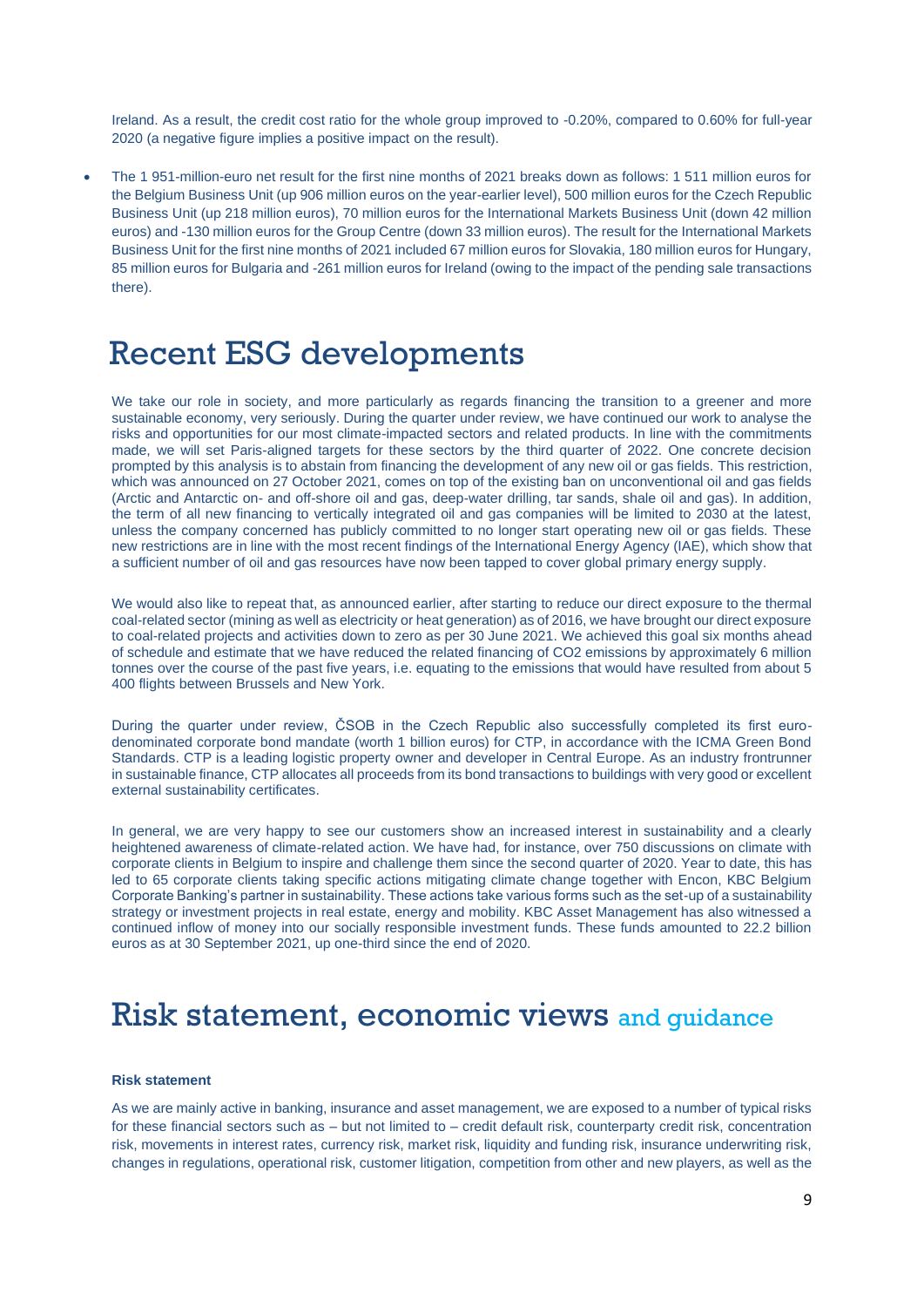economy in general. KBC closely monitors and manages each of these risks within a strict risk framework, but they may all have a negative impact on asset values or could generate additional charges beyond anticipated levels.

At present, a number of items are considered to constitute the main challenges for the financial sector. These stem primarily from the impact of the coronavirus crisis on the global economy, both as a result of a new surge in infections and following on from supply-side shortages triggered by the pandemic and related inflation fears. These risks come on top of the risks related to macroeconomic and political developments that affect global and European economies, including KBC's home markets. Regulatory and compliance risks (including with regard to capital requirements, anti-money laundering regulations and GDPR) remain a dominant theme for the sector, as does enhanced consumer protection. Digitalisation (with technology as a catalyst) presents both opportunities and threats to the business model of traditional financial institutions, while climate-related risks are becoming increasingly prevalent, as evidenced by the summer floods in Western Europe, including in Belgium. Finally, cyber risk has become one of the main threats during the past few years, not just for the financial sector, but for the economy as a whole.

We provide risk management data in our annual reports, quarterly reports and dedicated risk reports, all of which are available a[t www.kbc.com.](http://www.kbc.com/)

## **Our view on economic growth**

As was the case in the second quarter, quarterly growth in the US and the euro area was positive again in the third quarter, despite growth decelerating in the US. The euro area economy grew in the third quarter at the same quarterly rate as in the second quarter (2.2%). European economic activity is likely to return to its pre-pandemic level by the end of 2021. Our growth outlook for KBC's home markets is broadly aligned with our outlook for the euro area. In other words, we estimate that quarterly growth in the third quarter was positive again and above the long-term potential growth rate. Based on currently available GDP data, third-quarter economic growth actually increased to 1.8% in Belgium (compared to 1.7% in the second quarter), while it also increased to 1.4% in the Czech Republic (compared to 1.0% in the second quarter). The main risks to our short term growth outlook include longer-than-expected supply-side bottlenecks, more persistent high energy prices and a damaging cost-push spiral if rising inflation expectations become persistently embedded in the wage formation process.

## **Our view on interest rates and foreign exchange rates**

The Fed decided to start 'tapering' its bond buying programme from November 2021 on. The first Fed rate hike is likely to occur in 2022, after the tapering process is completed. This scenario is consistent with the Fed's own forward guidance, the overall favourable performance of the US labour market and strong inflation dynamics at present.

Both US and German 10-year yields decreased at the beginning of the third quarter, before bottoming out and starting to rise again to levels that are currently slightly higher than at the start of the third quarter (particularly in the US). We expect a continuation of the upward trend in the fourth quarter of 2021 and early 2022, due mainly to higher inflation expectations and the market expectation of earlier Fed tightening. For German yields, the correlation with US yields plays a role, as does the imminent end of the ECB's PEPP (expected in March 2022), with more clarity about what programme comes next and possibly more concrete forward guidance about the ECB's rate policy. As a result of the ECB continuing to provide ample liquidity and maintain low policy rates, we expect intra-EMU sovereign spreads to remain broadly stable at their current compressed levels.

In order to bring high inflation back into its symmetric tolerance band around the inflation target of 2%, the Czech National Bank (CNB) started to raise its policy rate at the end of June, followed by another rate hike in early August (by 25 basis points each time). The persistence of inflationary pressure led the CNB to more sizeable rate hikes of 75 basis points at the end of September and of 125 basis points in the beginning of November to the current level of 2.75%. Based on the CNB's communication, we expect that its tightening cycle is not yet completed. The National Bank of Hungary (NBH) also began its tightening cycle in late June in reaction to inflation rising well above the NBH's target. It raised its base rate again in July and August, each time in larger than expected steps of 30 basis points. This was followed by more moderate steps of 15 basis points each in September and October, bringing the base rate to its current level of 1.80%. We expect the NBH's tightening cycle to continue until at least the beginning of 2022.

As regards exchange rates, the third quarter was a volatile period for the Czech koruna. In November, the koruna slightly appreciated against the euro after the CNB's stronger than expected rate hike. We expect the koruna to gradually appreciate further against the euro from current levels, mainly as a result of the interest rate differential with the euro area. The Hungarian forint was even more volatile than its Czech counterpart in the third quarter and